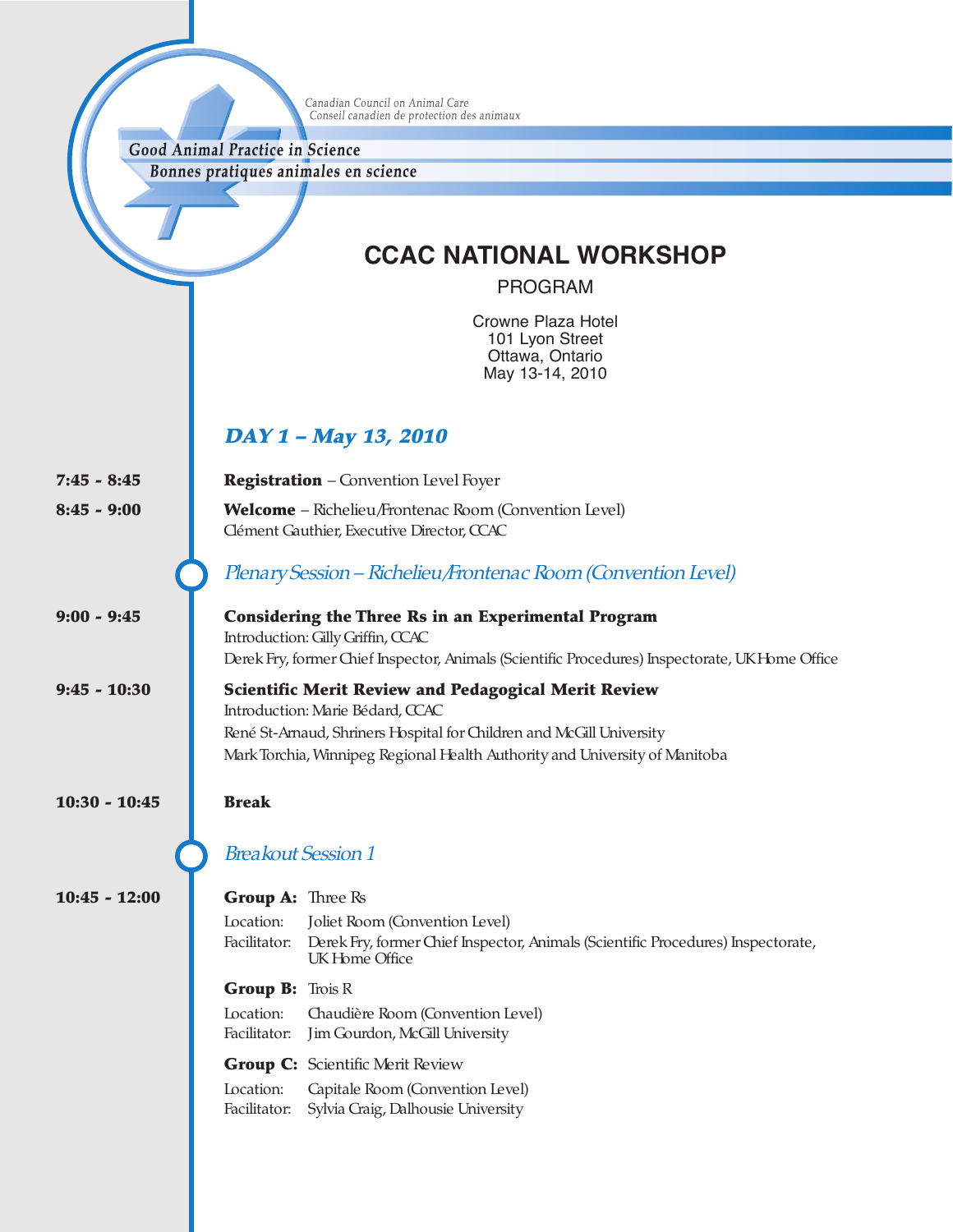|                 | Group D: Révision du mérite scientifique                                                                   |
|-----------------|------------------------------------------------------------------------------------------------------------|
|                 | Location:<br>Cartier Room (Convention Level)                                                               |
|                 | René St-Arnaud, Shriners Hospital for Children and McGill University<br>Facilitator:                       |
|                 | <b>Group E:</b> Pedagogical Merit Review                                                                   |
|                 | Location:<br>Victoria Room (Lower Level)                                                                   |
|                 | Facilitator:<br>Mark Torchia, Winnipeg Regional Health Authority and University of Manitoba                |
|                 | <b>Group F:</b> Révision du mérite pédagogique                                                             |
|                 | Location:<br>York Room (Convention Level)<br>Facilitator:                                                  |
|                 | Tatiana Scorza, Université du Québec à Montréal                                                            |
| $12:00 - 13:00$ | <b>Lunch</b> – Panorama/Pinnacle Room (Penthouse Level)                                                    |
|                 | Plenary Session - Richelieu/Frontenac Room (Convention Level)                                              |
| $13:00 - 14:30$ | <b>REGULATORY UPDATES</b>                                                                                  |
|                 | <b>Review of the New Substances Notification Regulations (Organisms) -</b><br><b>Background and Update</b> |
|                 | Arash Shahsavarani, Environment Canada                                                                     |
|                 | The OIE and Animal Welfare Standards                                                                       |
|                 | Tianna MacInnes, Canadian Food Inspection Agency                                                           |
|                 | <b>Tri-Agency Update</b>                                                                                   |
|                 | Marie Émond, Natural Sciences and Engineering Research Council                                             |
|                 | Karen Wallace, Canadian Institutes of Health Research                                                      |
| $14:30 - 14:45$ | <b>Break</b>                                                                                               |
|                 |                                                                                                            |
|                 | <b>Breakout Session 2</b>                                                                                  |
| $14:45 - 16:00$ | <b>Group A:</b> Serial Imaging                                                                             |
|                 | Location:<br>Cartier Room (Convention Level)                                                               |
|                 | Facilitator: Badru Moloo, University Health Network                                                        |
|                 | Group B: ACC101                                                                                            |
|                 | Location:<br>Joliet Room (Convention Level)                                                                |
|                 | Facilitators: Anne Thibaudeau, CCAC                                                                        |
|                 | Marie Bédard, CCAC                                                                                         |
|                 | Group C: CPA101                                                                                            |
|                 | Location:<br>Chaudière Room (Convention Level)                                                             |
|                 | Facilitators: Gilles Demers, CCAC<br>Denis Rainville, CCAC                                                 |
|                 | Group D: Euthanasia                                                                                        |
|                 | Location:<br>Capitale Room (Convention Level)                                                              |
|                 | Facilitator: Michelle Groleau, University of Ottawa                                                        |
|                 |                                                                                                            |
|                 |                                                                                                            |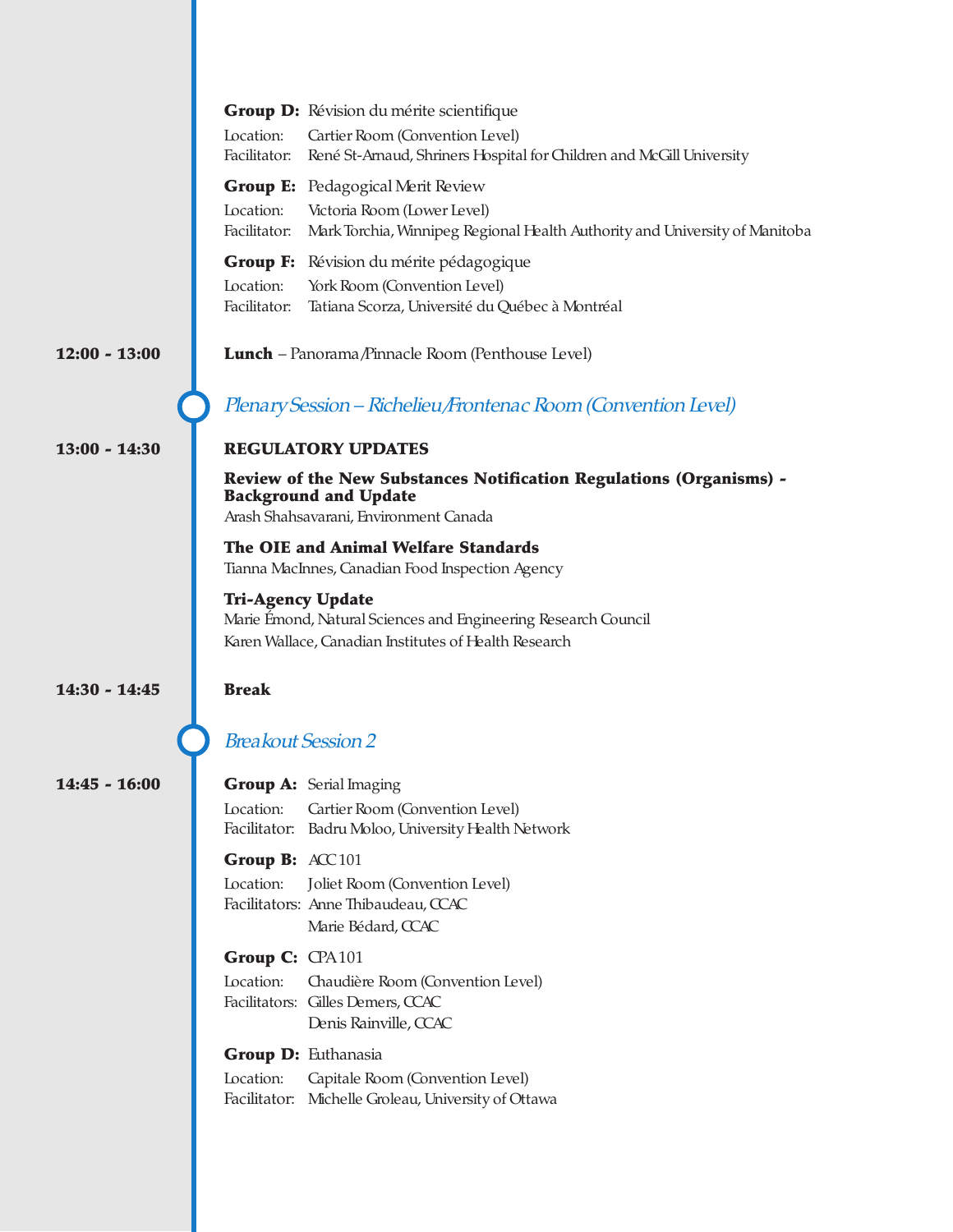|                                                      | <b>Group E: Euthanasie</b> |                                                                                                          |  |
|------------------------------------------------------|----------------------------|----------------------------------------------------------------------------------------------------------|--|
|                                                      | Location:                  | York Room (Convention Level)<br>Facilitator: André-François Couture, Institut de cardiologie de Montréal |  |
|                                                      |                            | <b>Group F:</b> Genetically-Engineered Animals                                                           |  |
|                                                      |                            | Location: Victoria Room (Lower Level)<br>Facilitator: Shawn Petrik, McMaster University                  |  |
| <b>Group G:</b> Animaux modifiés par génie génétique |                            |                                                                                                          |  |
|                                                      | Location:                  | Laurentian Room (Convention Level)                                                                       |  |
|                                                      |                            | Facilitator: Hélène Héon, Centre hospitalier de l'Université de Montréal                                 |  |

#### **16:00 - 16:15 Break**

**16:15 - 17:30** 

# Discussion Groups

|                           | <b>Group A:</b> Community Representatives / Représentants de la communauté                                                                                                                            |  |
|---------------------------|-------------------------------------------------------------------------------------------------------------------------------------------------------------------------------------------------------|--|
| Location:<br>Facilitator: | Cartier Room (Convention Level)<br>Susan Edwards, University of Guelph                                                                                                                                |  |
|                           | <b>Group B:</b> ACC Chairs / Présidents de CPA<br>Location: Victoria Room (Lower Level)<br>Facilitators: Patricia V. Turner, University of Guelph<br>Sylvie Marleau, Université de Montréal           |  |
| Location:                 | <b>Group C:</b> Animal Health Professionals<br>Capitale Room (Convention Level)<br>Facilitators: Andrew Winterborn, Queen's University<br>Janette Green, Montreal Neurological Institute and Hospital |  |
| Location:                 | <b>Group D:</b> Professionnels de la santé animale<br>Chaudière Room (Convention Level)<br>Facilitator: Dorine Gilbert, Charles River Laboratories Preclinical Services Montréal Inc.                 |  |
|                           | <b>Group E:</b> ACC Coordinators / Coordonnateurs de CPA<br>Location: Joliet Room (Convention Level)<br>Facilitator: Rhain Louis, University of Toronto                                               |  |
|                           |                                                                                                                                                                                                       |  |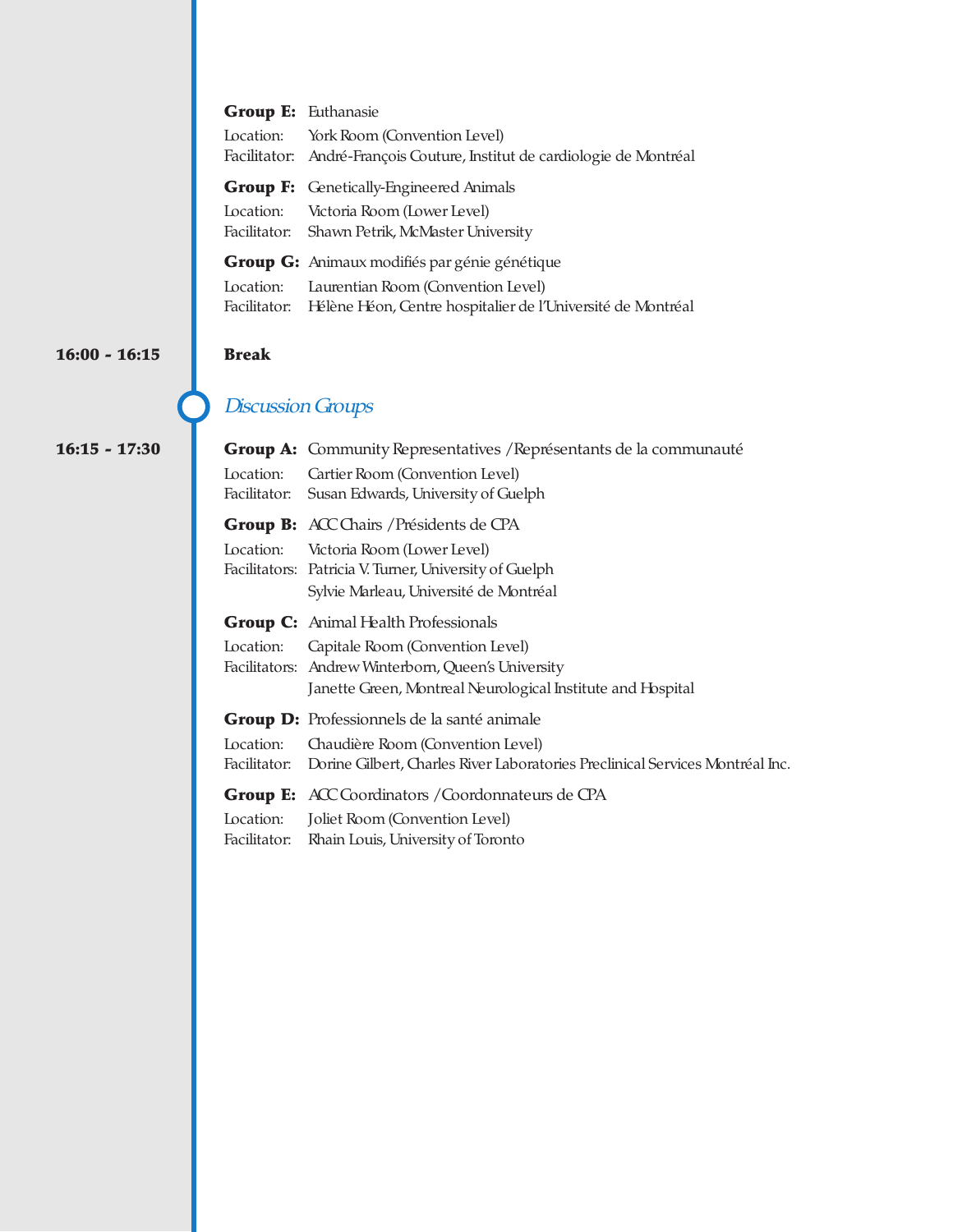### **DAY <sup>2</sup> – May 14, 2010**

Plenary Session - Richelieu/Frontenac Room (Convention Level)

**9:00 - 9:45 What Constitutes a Good Animal Facility?** Introduction: Gilles Demers, CCAC Germain Rivard, MouseCare

### Breakout Session 3

 $9:45 - 10:45$ 

|                                       | <b>Group A:</b> Ventilation and Air Quality                                                                                                |  |
|---------------------------------------|--------------------------------------------------------------------------------------------------------------------------------------------|--|
| Location:                             | Joliet Room (Convention Level)<br>Facilitator: Christopher Cosgrove, Cosgrove FDS Inc.                                                     |  |
| Location:<br>Facilitator:             | <b>Group B:</b> Ventilation et qualité de l'air<br>Victoria Room (Lower Level)<br>Germain Rivard, MouseCare                                |  |
| <b>Group C: Planning</b><br>Location: | Capitale Room (Convention Level)<br>Facilitator: Badru Moloo, University Health Network                                                    |  |
| Location:                             | <b>Group D: Planification</b><br>York Room (Convention Level)<br>Facilitator: Jean-Paul Descôteaux, Canilab Inc.                           |  |
| Location:<br>Facilitator:             | <b>Group E:</b> Animals Housed Outside of the Animal Facilities<br>Chaudière Room (Convention Level)<br>Toni Bayans, University of Alberta |  |
|                                       | <b>Group F:</b> Animaux hébergés à l'extérieur des installations                                                                           |  |

Location: Cartier Room (Convention Level) Facilitator: Sylvie Marleau, Université de Montréal

#### **10:45 - 11:00 Break**

| $11:00 - 12:00$ | <b>Panel of Experts on Animal Facilities</b> |
|-----------------|----------------------------------------------|
|                 | Chris Cosgrove, Cosgrove FDS Inc.            |
|                 | Germain Rivard, MouseCare                    |
|                 | Badru Moloo, University Health Network       |
|                 | Jean-Paul Descôteaux, Canilab Inc.           |
|                 | Toni Bayans, University of Alberta           |
|                 | Sylvie Marleau, Université de Montréal       |
|                 |                                              |

Panel Session – Richelieu/Frontenac Room (Convention Level)

**12:00 - 13:00 Lunch –** Panorama/Pinnacle Room (Penthouse Level)